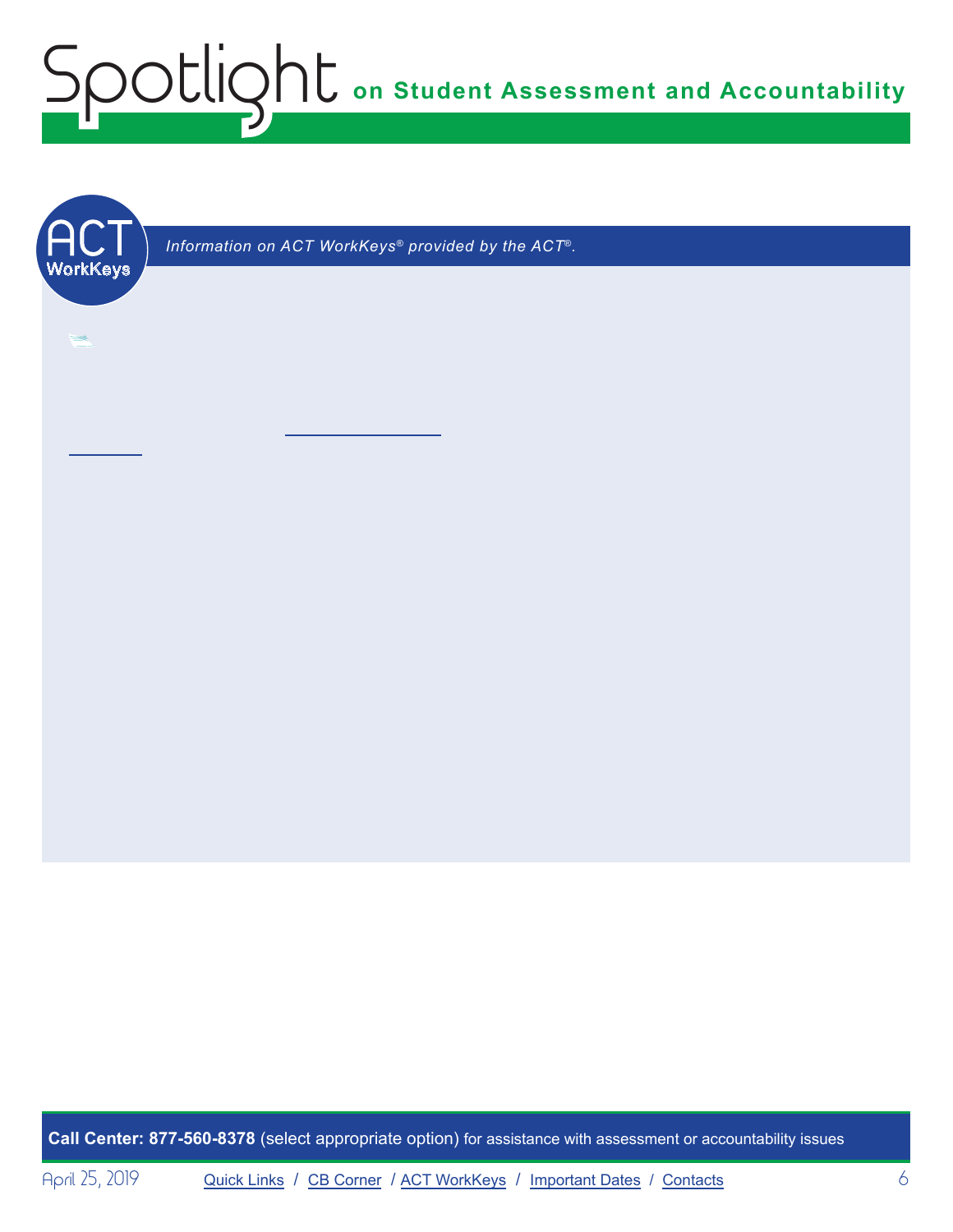# <span id="page-6-0"></span>**ODE** on Student Assessment and Accountability potlic

# <span id="page-6-1"></span>**Important Dates**

## **Approaching Deadlines!**

### **April 25, 2019:**

• **DEADLINE** to return **ACT WorkKeys** makeup standard time test materials

### **April 26, 2019**

• **Deadline** to return answer sheets for **PSAT 8/9, PSAT 10, and SAT with Essay**

#### **Tuesday, April 30, 2019:**

• **ACT WorkKeys** Accommodated Makeup Test Window **Closes**

#### **May 1, 2019:**

• **DEADLINE** to return **ACT WorkKeys** makeup accommodated test materials

## **April 2019**

## **M-STEP**

#### **Now – May 10, 2019**

• **M-STEP** Online Testing window – grades 5, 8, and 11

#### **Now – May 14, 2019 at noon**

• **M-STEP (grades 3, 4, 6, and 7)** Additional Materials Order window for standard and accommodated materials

#### **April 29 – May 31, 2019**

• **M-STEP** Online Testing Window – grades 3, 4, 6, and 7

### **MI-Access**

#### **Now – May 28, 2019 at noon**

• **MI-Access** Additional Materials Order window for standard and accommodated materials

### **Now – May 31, 2019**

• **MI-Access** Testing window – all grades

## **Early Literacy and Mathematics**

#### **Now – May 31, 2019**

• **Early Literacy and Mathematics Benchmark Assessments (K-2)** Testing window

## **M-STEP, MI-Access, Early Literacy and Mathematics**

#### **Now – May 30, 2019:**

• Off-Site Test Administration request window for individual students, such as homebound or students expelled with services, for **M-STEP, MI-Access,**  and **Early Literacy and Mathematics Benchmark Assessments**

## **MAY 2019**

## **ACT WorkKeys**

#### **May 1, 2019**

• Return **ACT WorkKeys** Accommodations makeup tests to ACT

## **M-STEP**

#### **May 1, 2019**

• **M-STEP** grades 5, 8, and 11 Return of Materials Deadline

#### **May 22, 2019**

• **M-STEP** grades 3, 4, 6, and 7 Return of Materials Deadline

**Call Center: 877-560-8378** (select appropriate option) for assistance with assessment or accountability issues